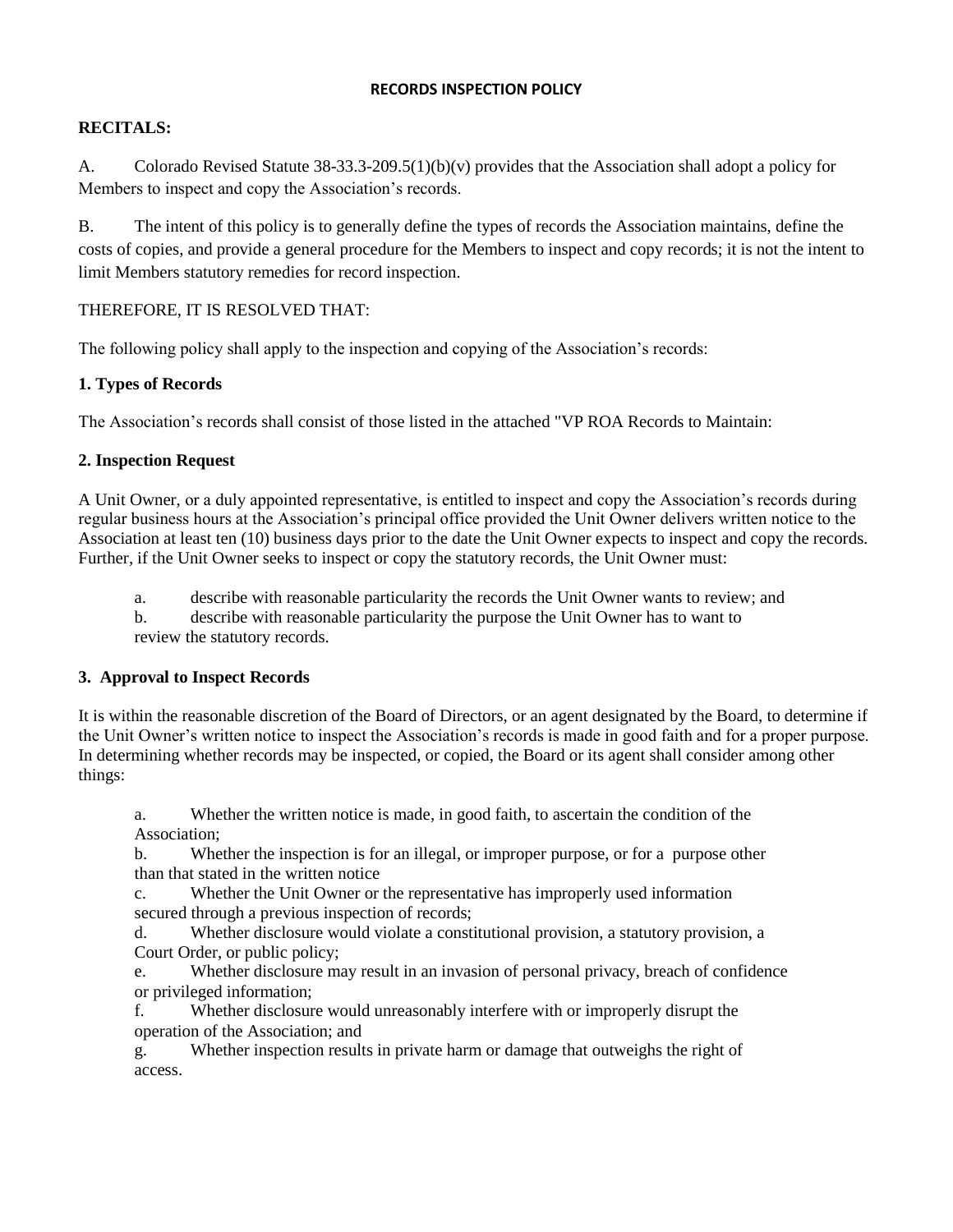In the event the Board, or its agent, determines the Unit Owner's request is not consistent with the standards set forth above, or is not specific with respect to the particular records requested or the particular purpose for which the records are requested, the Unit Owner shall be given written notice of the defects of his written request as soon as practical.

# **4. Limitations on the use of the Association's Records**

Without the consent of the Board of Directors, a membership list or any part thereof may not be obtained or used by any person:

a. For any purpose unrelated to a unit owner's interest as a unit owner;

b. To solicit money or property unless such money or property will be used solely to solicit the votes of the unit owners in an election to be held by the Association;

- c. For any commercial purpose; or
- d. To be sold to or purchased by any person or entity.

## **5. Miscellaneous Provisions**

The Unit Owner's request to inspect and copy records must be made in good faith for a purpose and the records requested must directly relate to the particular purpose described as well as the Unit Owner's interest.

The Association may charge a fee in advance for the estimated amount to copy the records not to exceed the Association's actual cost per page, including services to prepare the records for review, to oversee the Owner's inspection, and to prepare the requested copies of the Association's records. In the event a Unit Owner's request will result in review and/or copying of voluminous documents, the Association may break the inspection into several sessions to reasonably accommodate the staff at its principal office.

Absent a court order from a Court of competent jurisdiction, the Unit Owner shall not be authorized to inspect or copy any confidential communication including but not limited to: a) documents subject to the attorney/client privilege; b) documents subject to privilege imposed by Federal or state law, or by court order; and c) documents that contain information that is disclosed would constitute an invasion of personal privacy (examples include, but are not limited to social security numbers, medical evaluations, employment information, personal bank account or personal financial information).

Careful scrutiny will be employed by the Board for requests to review records pertaining to other Unit Owner's accounts with the Association.

In the event a Court of competent jurisdiction finds a provision of this Records Inspection Policy void of otherwise unenforceable, the other provisions shall remain in full effect.

The undersigned, being the President of the Association, certifies that the Board of Directors of the Association adopted the foregoing resolution and in witness thereof, the undersigned has subscribed his/her name.

## **Village Park Residential Owners Association**

**\_\_\_\_\_\_\_\_\_\_\_\_\_\_\_\_\_\_\_\_\_\_\_\_\_\_\_\_\_\_\_\_\_\_\_\_\_\_\_\_\_\_**

**\_\_\_\_\_\_\_\_\_\_\_\_\_\_\_\_\_\_\_\_\_\_\_\_\_\_\_\_\_\_\_\_\_\_\_\_\_\_\_\_\_\_**

**President**

**Effective Date**